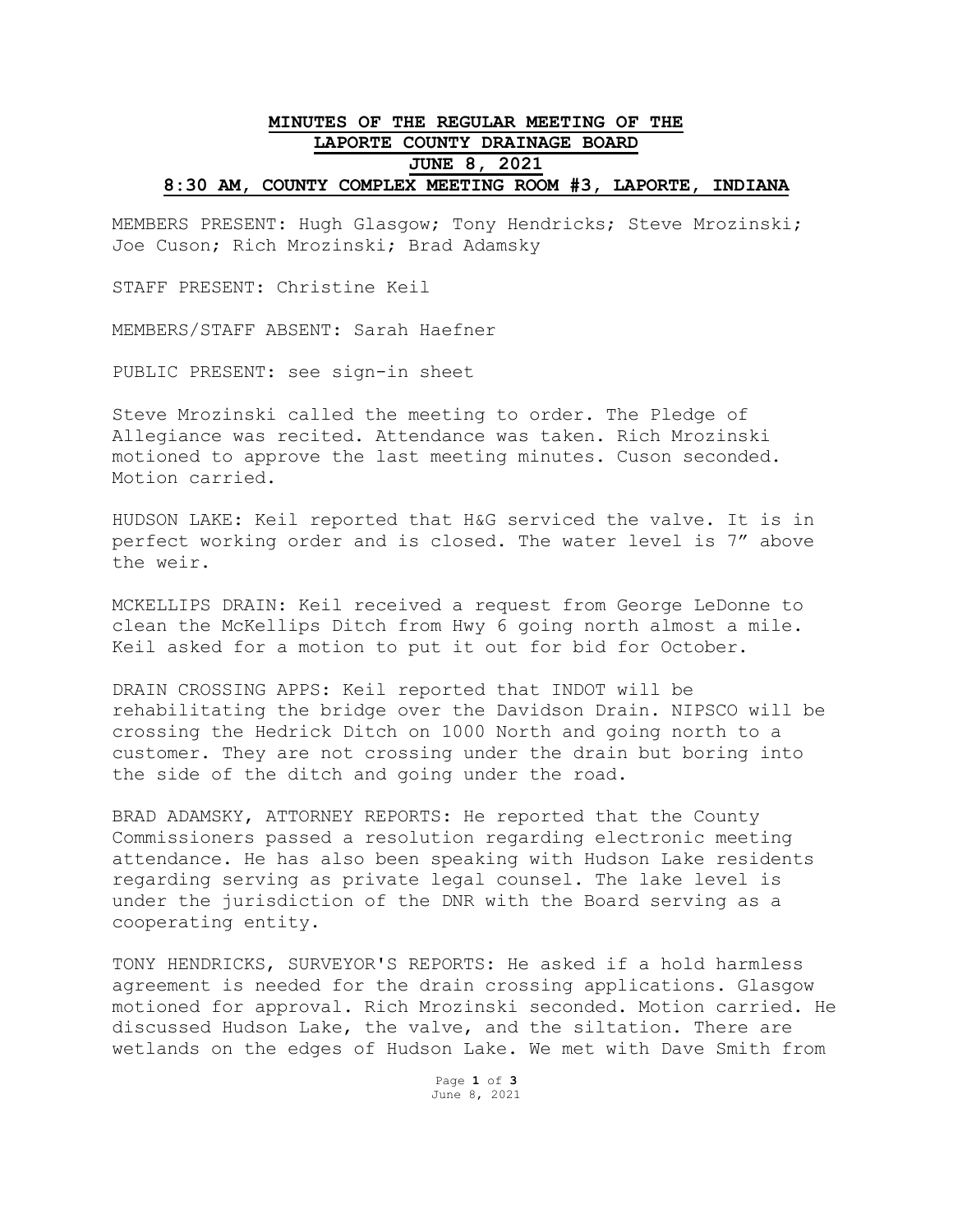the DNR. Any change to the legal lake limit has to go before Circuit Court. Per the past agreement, the Board is only a voluntary agent for the DNR to serve as a valve custodian. Adamsky stated the volunteers do not have discretion to change levels from the legal limit.

Keil stated that the drain crossing application contains wording regarding a hold harmless.

GALENA MEADOWS SUBD: Keil reported that no bids were received for the drainage easement mowing and asked for a motion to get a contractor to perform the work. Rich Mrozinski motioned to approve. Cuson seconded. Motion carried.

WEST ARM OF THE BULL DITCH: Keil stated beavers were trapped and a small dam was removed by Dennis Mann. Keil submitted the bill for payment under the approval from last month.

CLAIMS: H&G Underground Utilities LLC, Hudson Lake Valve Service, \$1,040.00. Rich Mrozinski motioned to approve. Cuson seconded. Motion carried.

JOINT BOARD REPORTS: Hendricks reported that he and others met on the tree removal project with Allsop. Work will resume in the fall due to the bat roosting. Glasgow stated the river is flowing good but there are still some trees to be removed. Keil stated that Porter County will be doing their project utilizing barges.

PUBLIC COMMENT: Georgette Joyce approached the Board to give a progress report. She spoke with the fire chief who stated they would not use Lakeshore Drive as access. She met and toured the lake with Dave Smith, DNR. She is working with Zach to look for dredging grants and also a lake management plan.

Roger Teska, Lakeshore Drive, Hudson Lake, approached the Board. He stated the gravel on Lakeshore Drive has packed down but now vehicles are speeding and there are parking issues. Keil also observed piles of garbage at the boat ramp and asked who picked it up. Georgette Joyce will look into that.

MIKE POLAN, BUILDING COMMISSIONER: Polan commented on Hudson Lake issues. He stated the Plan Commission is going to pass a solar panel ordinance and welcomed any input regarding the drainage.

Rich Mrozinski motioned to adjourn the meeting. Cuson seconded.